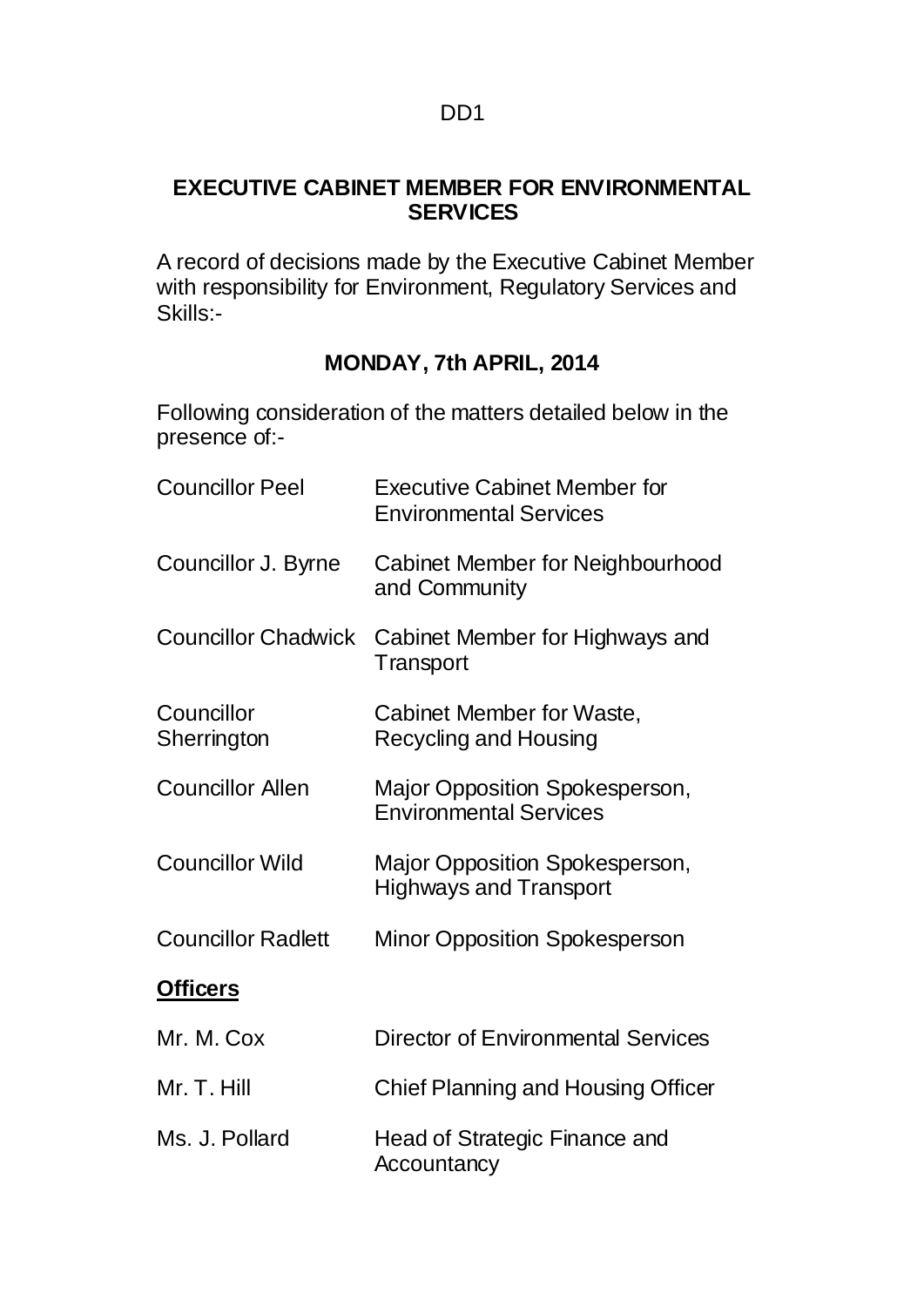| Mr. J. Kelly         | Head of Service, Highways and<br>Engineering            |
|----------------------|---------------------------------------------------------|
| Mr. J. Sharrock      | Head of Service, Neighbourhood<br><b>Services</b>       |
| Ms. M. Horrocks      | Unit Manager, Strategic Housing                         |
| Mr. P. Tomkies       | Principal Officer, Licensing                            |
| Ms. K. King          | <b>Principal Environmental Health</b><br><b>Officer</b> |
| Mr. I. D. Mulholland | <b>Principal Democratic Services Officer</b>            |

# **88. MONITORING OF EXECUTIVE MEMBER DECISIONS**

The Borough Solicitor submitted a report which set out details of the decisions made at previous meetings and the progress on each to date.

**The Executive Cabinet Member NOTED the report.**

# **89. BRADSHAW AREA, PROPOSED WAITING RESTRICTIONS – OBJECTIONS**

The Director of Environmental Services submitted a report which set out details of the proposed introduction of waiting restrictions on New Heys Way, Brookside Close, Broadstone Road and Longsight Lane, Bradshaw, Bolton. The Director had agreed to introduce the restrictions under the Scheme of Delegation.

The report explained that the proposal was advertised in December, 2013 and 14 representations were received. The detail of the objections was set out in the report.

Ward Members had also been consulted.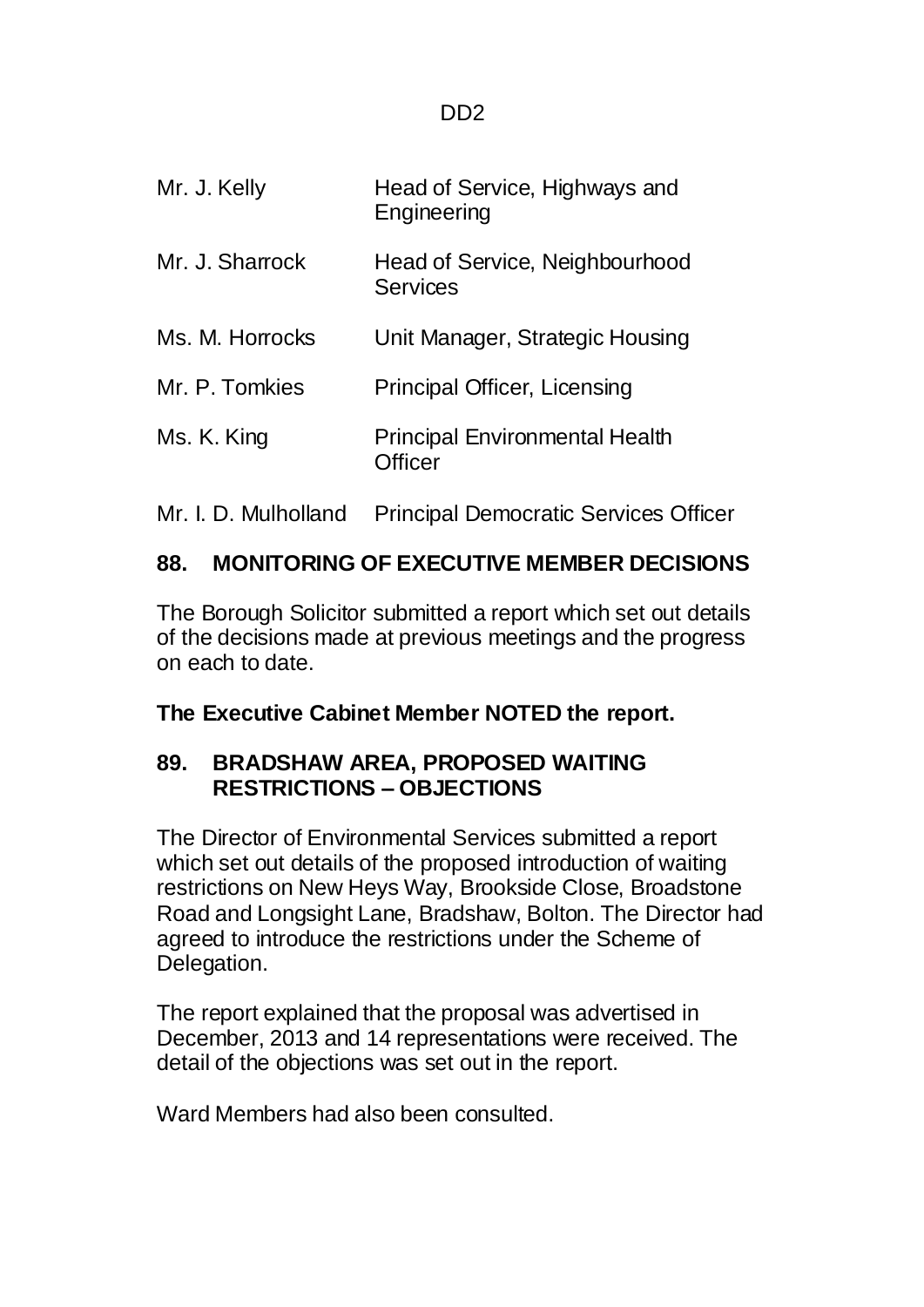The estimated cost for the processing and implementation of the restrictions would be approximately £3,500 and would be funded by the Bradshaw Area Forum.

**Following a recommendation from the Cabinet Member for Highways and Transport the Executive Cabinet Member, having considered the objections and views of ward members, agreed to the introduction of the proposed restrictions as shown in Appendix A to the report.** 

#### **90. MOSS LANE, KEARSLEY – PETITION REQUESTING CARRIAGEWAY RESURFACING AND NEW STREET LIGHTING**

The Director of Environmental Services submitted a report which advised on the status of the highway at Moss Lane, Kearsley which the Council had been petitioned to improve.

The report explained that the street subject to the petition was registered as an un-adopted highway, known as Moss Lane, from Manor Street up to Unity Brook, whereupon it became a private road.

The responsibility for the maintenance of an un-adopted highway rested with the owners of any land or property which abut the highway. In this instance, the Council did not own a small portion of the highway abutting Spindle Point CP School and this had been resurfaced quite recently.

The Council had no liability to maintain any other areas of the highway. Furthermore, local authorities were not legally required to provide street lighting, even for adopted highways. Due to the budgetary constraints, funds were only available to maintain the existing lighting network.

### **Following a recommendation from the Cabinet Member for Highways and Transport the Executive Cabinet Member agreed to –**

**(i) note the contents of the report regarding the status of Moss Lane as an un-adopted highway;**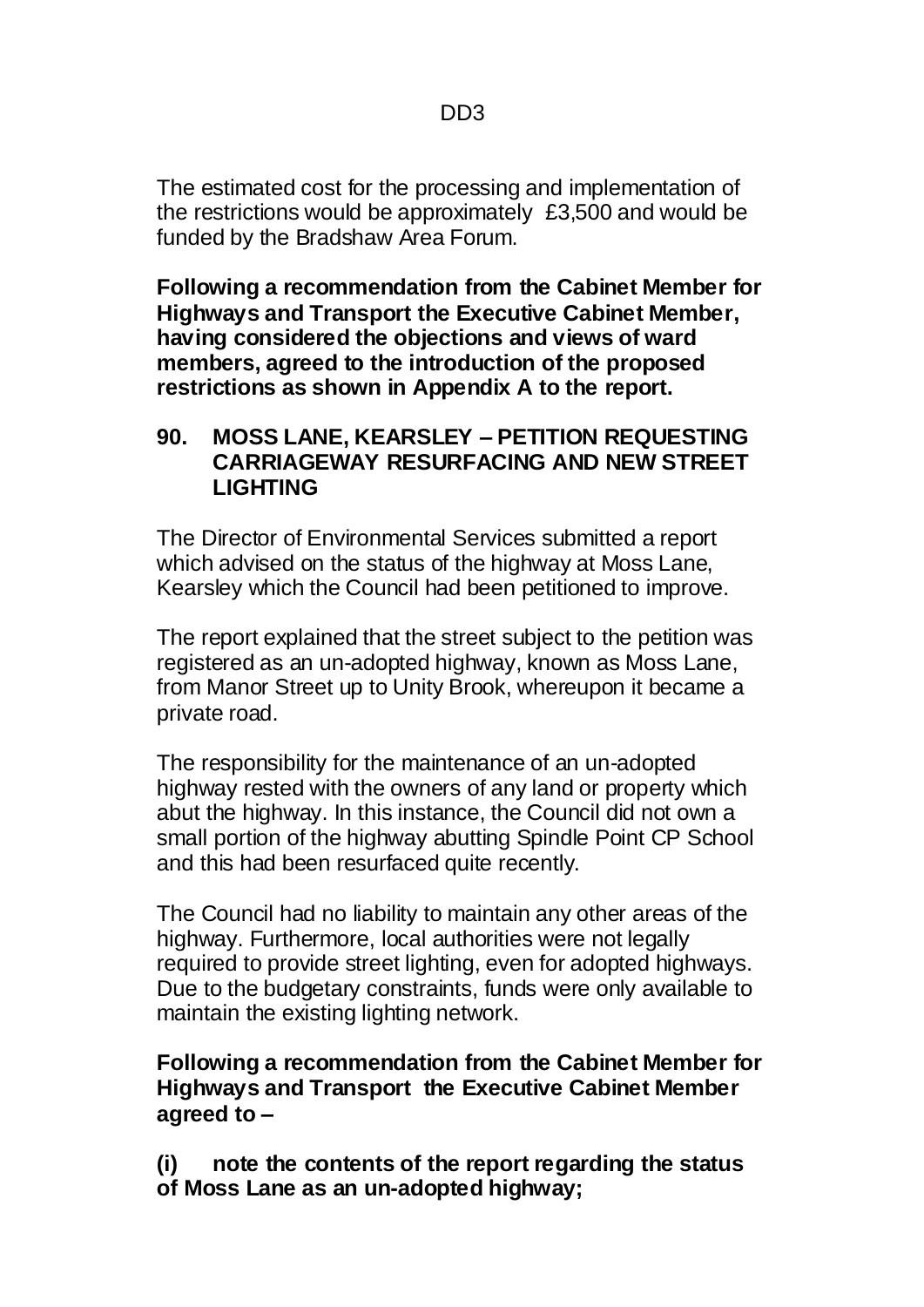**(ii) decline to resurface the highway;**

**(iii) decline to install new street lighting in this highway; and**

**(iv) authorise officers to reply to residents informing them of the outcome.** 

## **91. DEARDEN STREET / LEVER STREET / AINSWORTH ROAD – PROPOSED HIGHWAY ALTERATIONS**

The Director of Environmental Services submitted a report which set out details of the consultation response to proposed highway alterations to Dearden Street, Ainsworth Road and Lever Street, Little Lever.

The report also explained that plans were previously submitted for the introduction of traffic calming on Dearden Street and Ainsworth Road and the alteration of traffic flow on Lever Street due to the supermarket development.

Local residents were consulted in January / February, 2014 and the majority of residents agreed with the proposals.

Ward members had been consulted on the proposals.

The Executive Cabinet Member was advised that the scheme would be funded by the developer.

Due to the comments received following the consultation the proposals were revised.

**Following a recommendation from the Cabinet Member for Highways and Transport the Executive Cabinet Member, having considered the comments made in response to the local area consultation and views of ward members approved the scheme shown on drawing 317072/03 for implementation.**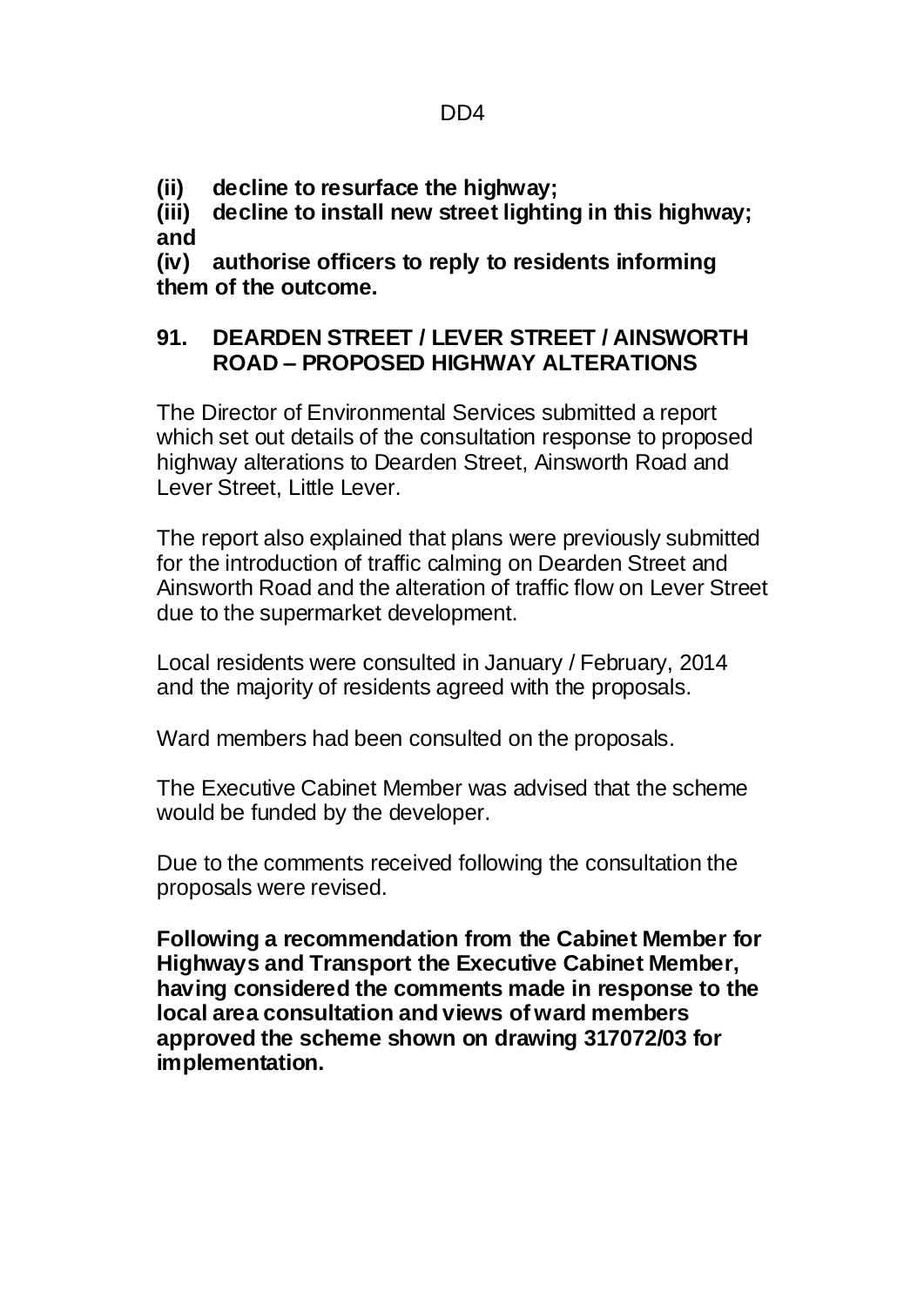#### **92. APPROVAL FOR PROCUREMENT OF HIGH SPEED ROAD TRAFFIC MANAGEMENT AND ASSOCIATED VERGE MAINTENANCE SERVICES**

The Director of Environmental Services submitted a report which sought agreement to procure high speed road traffic management and associate verge maintenance services.

Neighbourhood Services currently procured traffic management services when conducting grass maintenance and cleansing works on high speed roads across the Borough. The traffic management included the provision of a crash cushion, stop and go signals or carriageway closures to ensure safe working zones.

Traditionally, Neighbourhood Services had procured traffic management and grass cutting services separately and used in-house grass cutting teams to back up the contractors. This had taken a significant amount of resource off the regular grass cutting schedule during peak growth periods and for extended lengths of time, which has been to the detriment of the service.

The 2013 Neighbourhood and Regulatory Services Savings and Efficiency Review report stressed the importance of a more planned and less reactive approach to service provision. The reduction of core resource has meant that maintaining the grass cutting schedule following the deployment of staff to non scheduled tasks (such as this) was becoming more difficult.

It was therefore proposed that traffic management and the associated services of grass cutting, hedge cutting and litter picking be brought together in one procurement process, and awarded to one contractor, to help streamline the management and co-ordination of the works.

It was not intended that street cleansing would be included within the procurement as there had been no reduction to the pavement sweeper fleet and the in-house service continues to carry capacity to work with the successful tenderer.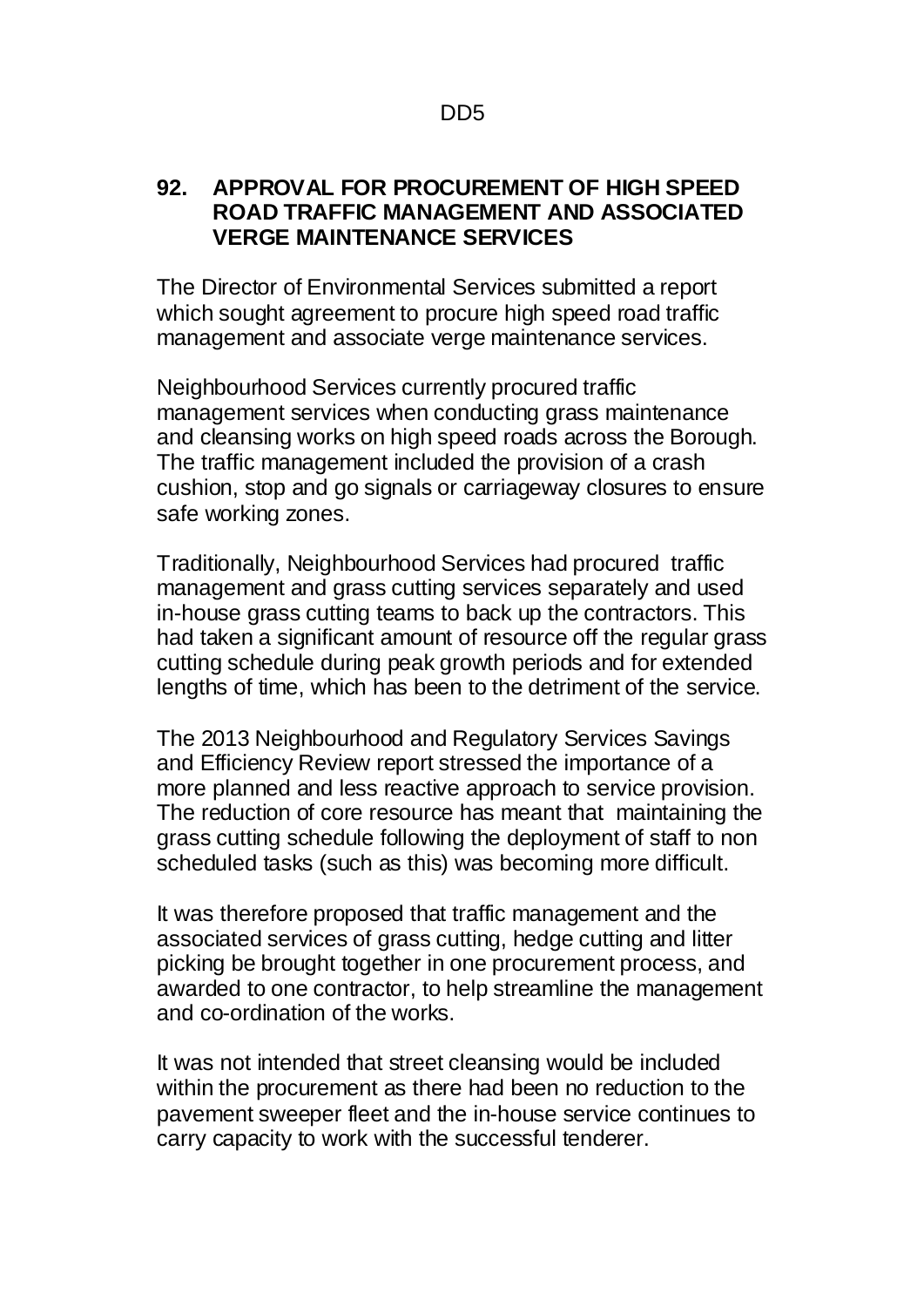The cost for the service was previously split between several suppliers and therefore did not require a tender submission. However, with the estimated value of the combined works being £70k per annum this would require a formal tender process and approval.

Neighbourhood Services were looking to commence the procurement process for this service. It was proposed that a one year framework agreement was awarded, to assess the effectiveness of the methodology with the option to extend the term for a further year if successful. It was anticipated that future arrangements would facilitate other services, such as gully emptying, to link into the traffic management periods.

The potential value of the tender was below the OJEU threshold and therefore the time scale for the process would allow for tenders to be returned in April 2014, with tender evaluation and award taking place at the beginning of May 2014.

**Following a recommendation from the Cabinet Member for Neighbourhood and Community Services the Executive Cabinet Member agreed to –**

**(i) procure high speed road traffic management and associated verge maintenance services (via the Corporate Procurement Team) in accordance with the Council's Standing Orders relating to procurement;**

**(ii) appoint the successful tenderer to deliver high speed road traffic management and associated verge maintenance services in accordance with the tender documents; and**

**(iii) Authorise the Borough Solicitor to carry out all necessary legal formalities.**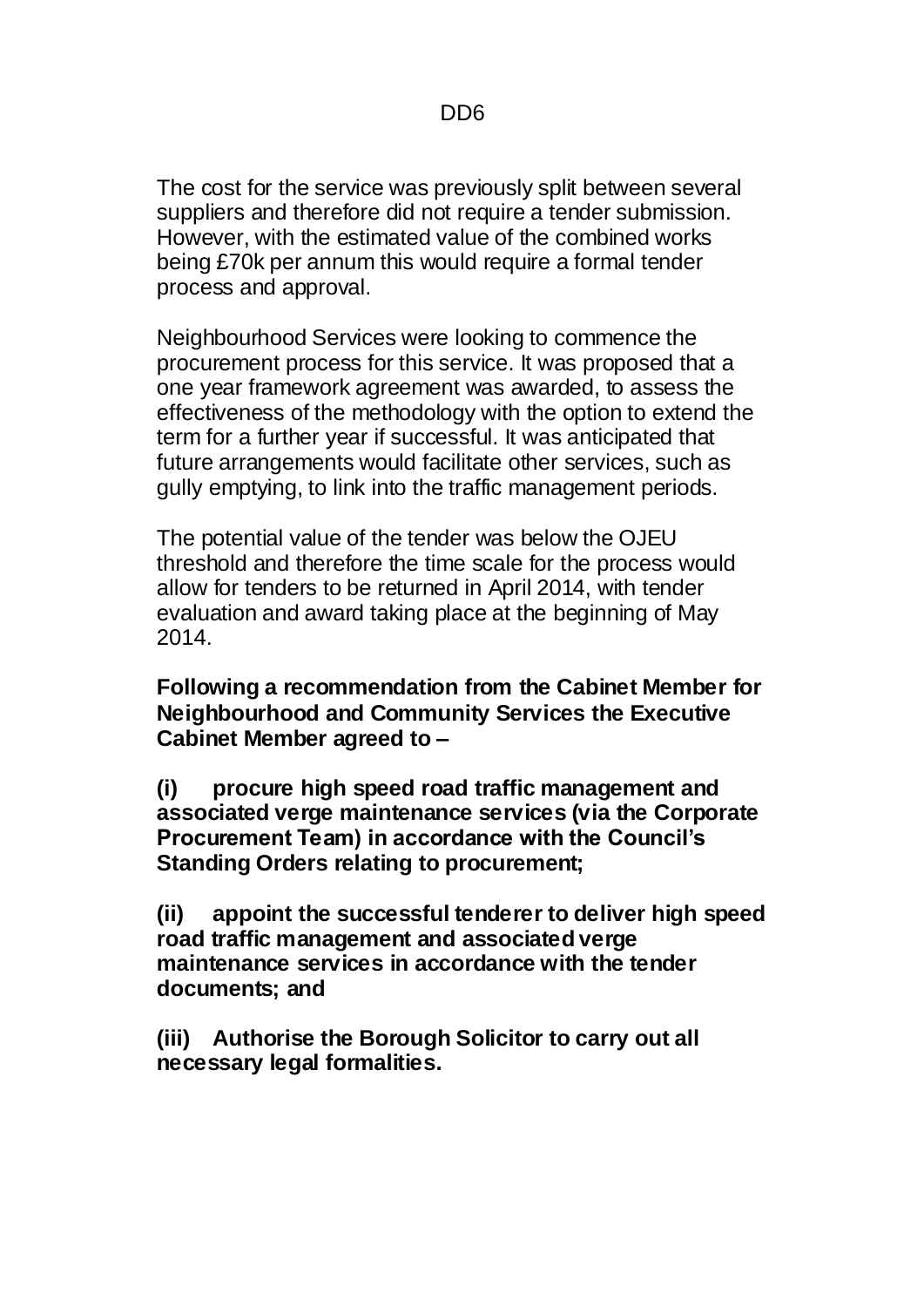### **93. 2012 AIR QUALITY UPDATE AND ACREENING ASSESSMENT FOR GREATER MANCHESTER**

The Director of Environmental Services submitted a report which updated the Executive Cabinet Member on the progress of air quality management issues.

The report explained that the Environment Act 1995 placed a responsibility on Councils to periodically review and assess air quality within their boundaries and to determine if the air quality objectives were likely to be achieved. Where the objectives were likely to be considered exceeded, the local had to declare an Air Quality Management Area.

Air quality reports had been produced since 2001. The latest report identified that all pollutants except NO2 were not expected to exceed the relevant air quality objectives.

The report went onto refer to matters concerning the Greater Manchester Combined Authority, Air Quality updating and Screening Assessments, Air Quality updating and Screening Assessment for Greater Manchester 2012.

**Following a recommendation from the Cabinet Member for Neighbourhood and Community Services the Executive Cabinet Member agreed to NOTE the report and AGREED to receive further reports on air quality.**

# **94. FRAMEWORK OF APPROVED CONTRACTORS FOR SOCIAL NEEDS TRANSPORT**

The Director of Environmental Services submitted a report which sought approval to extend the terms of the framework agreement in relation to approved contractors for Social Needs Transport for a further two twelve month periods.

The report explained that social needs transport was provided in relation to home to school and college transport and school swimming.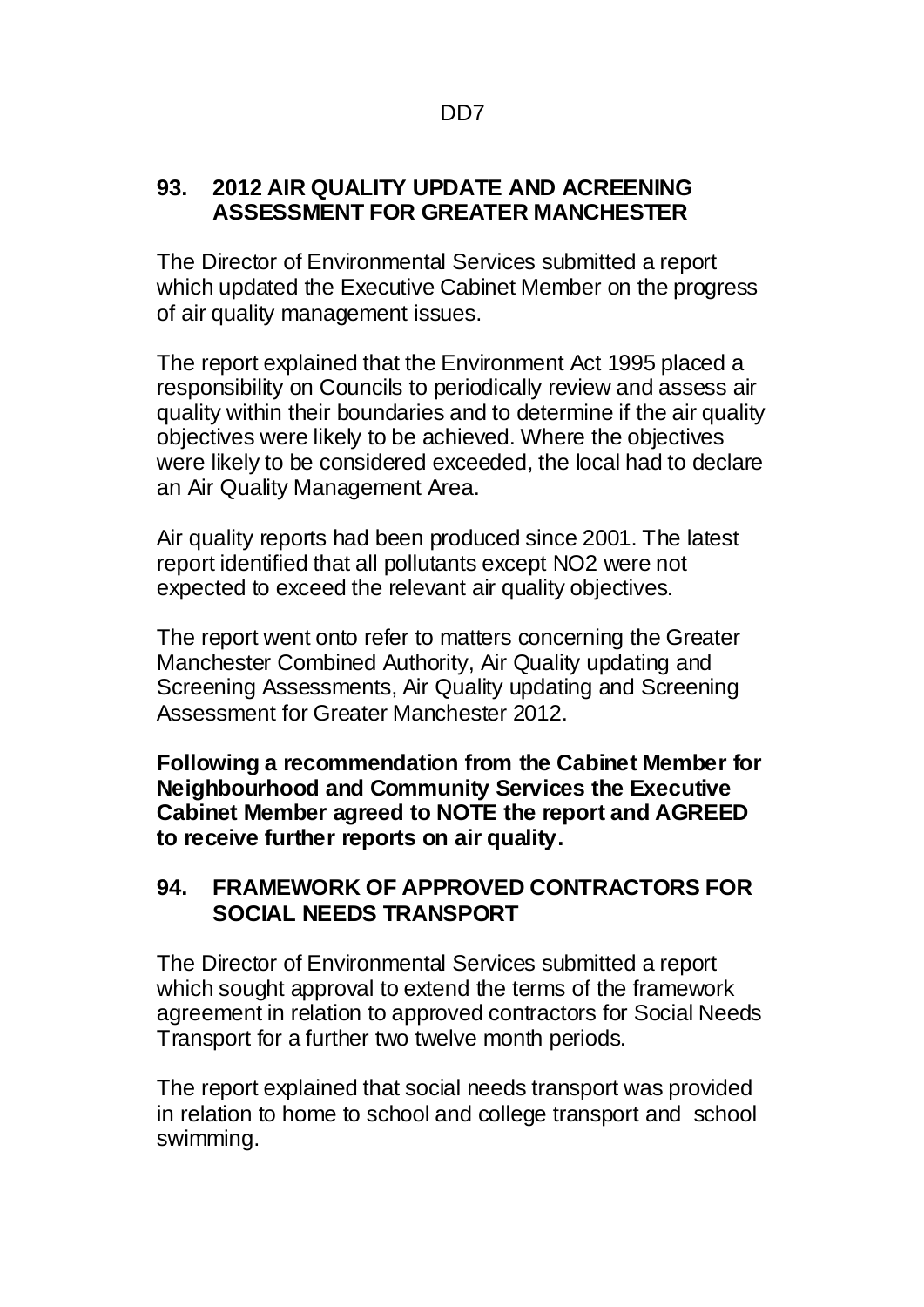The report went on to explain that rather than re-tender the framework, the preferred option was to extend the terms of the agreement. Before utilising this right to extend the agreement it was intended to offer all framework providers the opportunity to re-fresh their framework vehicle information and pricing schedule for twelve months from 1<sup>st</sup> September, 2014 and the twelve months from 1<sup>st</sup> September, 2015.

#### **Following a recommendation from the Cabinet Member for Neighbourhood and Community Services the Executive Cabinet Member APPROVED –**

**(i) The extension of the terms of the framework agreement for a further two twelve month periods from 1st September, 2014; and**

**(ii) Prior to the extension, allow providers on the framework the opportunity to re-fresh their vehicle information and pricing schedule as indicated in the report.** 

## **95. APPROVAL TO TENDER FOR BIN CLEANING, REPAIR AND REFURBISHMENT**

The Director of Environmental Services submitted a report which sought approval to tender for bin cleaning, repair and refurbishment services.

The report explained that the Council' s Waste Management Service currently outsourced its bin cleaning, repair and refurbishment to an external contractor.

The total expenditure for 2013/14 had to date exceeded the limit for three quotes and permission was subsequently required to tender for the bin cleaning, repair and refurbishment services to Waste Management from July 2014.

An external company currently provided bin cleaning, repair and refurbishment services at Adelaide House, Adelaide Street in Bolton for Bolton Council.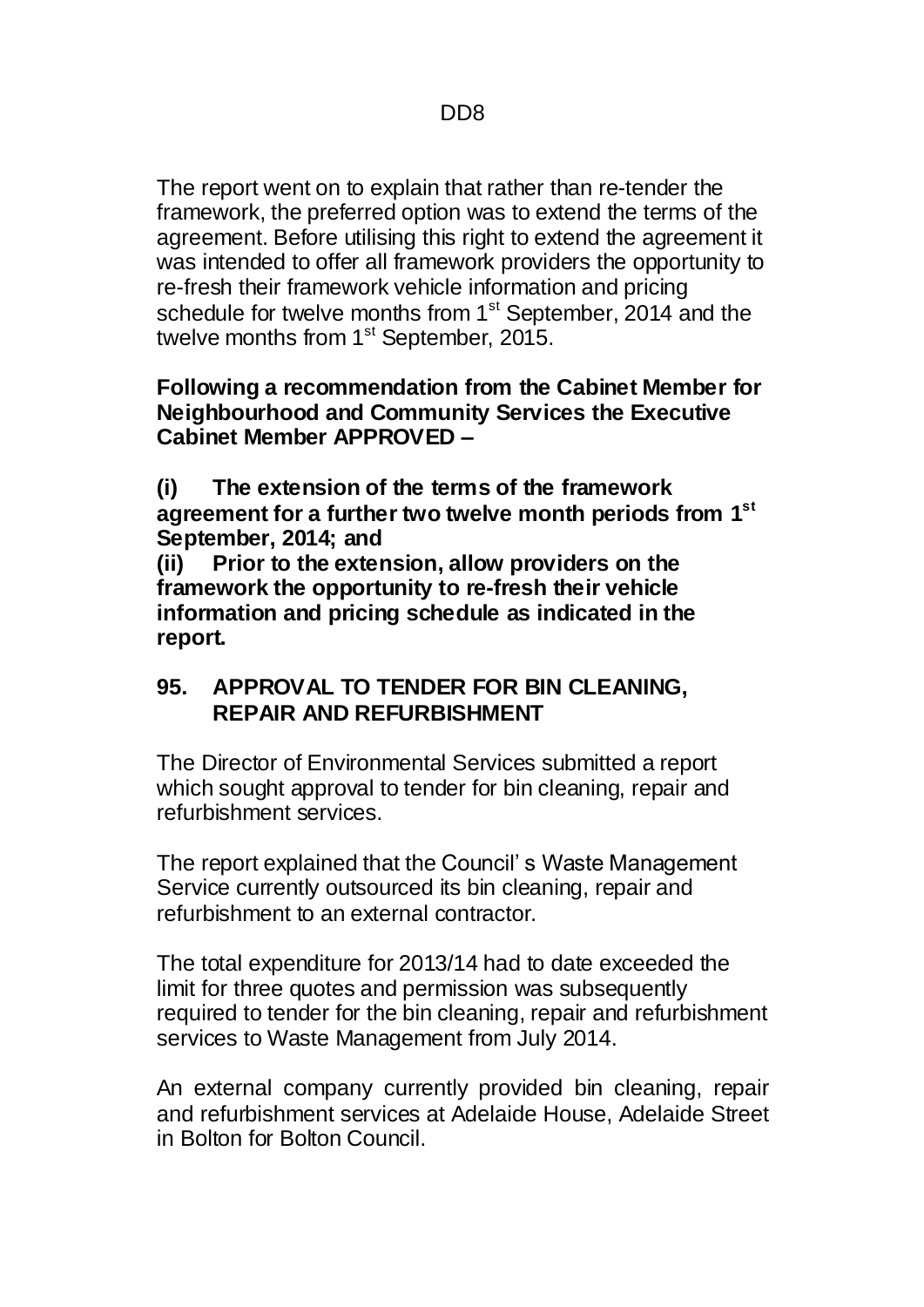The detail of the service was listed in Appendices 1 to 4 of the tender document attached to this report.

The Executive Cabinet Member was advised that the total expenditure in 2013/14 for bin cleaning and associated services currently stood at approximately £50,000 and therefore a tender exercise had to be commissioned via the Chest and managed by Corporate Procurement.

The contract would run for two years with an option to extend for another year, subject to performance.

**Following a recommendation from the Cabinet Member for Waste, Recycling and Housing the Executive Cabinet Member AGREED –**

**(i) to tender for bin cleaning, repair and refurbishment services using the specification provided in appendix 1; and**

**(ii) delegate authority to the Director of Environmental Services to award the successful tenderer on a best value basis.**

# **96. DRAFT CHARITY COLLECTIONS POLICY**

The Director of Environmental Services submitted a report which set out details of the draft charity collections policy.

By way of background information the report explained that the aims of the Licensing Authority in respect of the licensing of charitable collections was to -

- safeguard the interests of both public donors and beneficiaries;
- facilitate well organised collections by bona fide and charitable institutions and to ensure that good standards were met; and
- prevent unlicensed collections from taking place.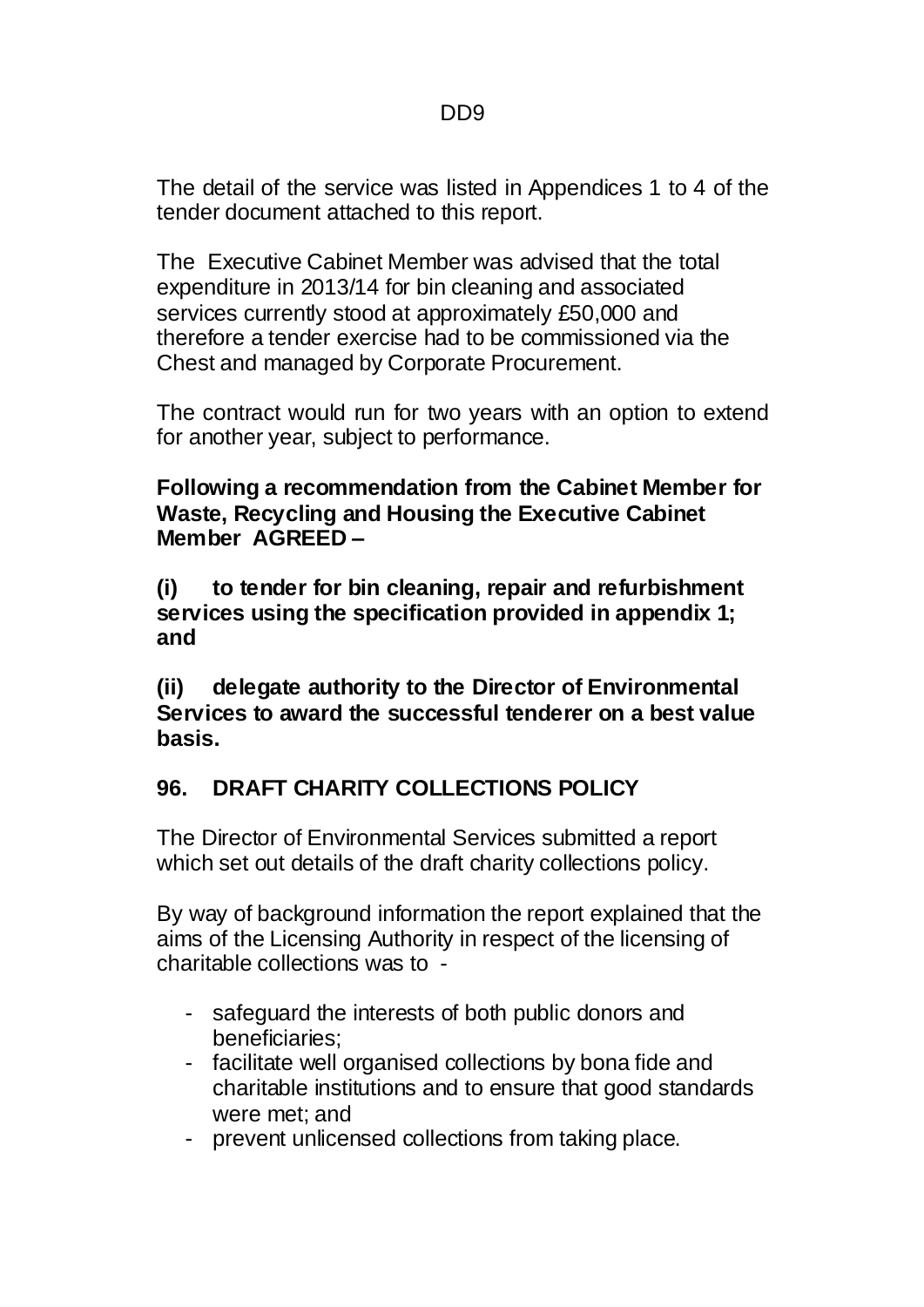The report went onto explain that in order to achieve its aim in respect of the licensing of charitable collections, the Licensing Authority had identified the major issues and sought to tackle them through this Policy.

It was explained that the new Policy was divided into three main sections, house to house collections, street collections and a voluntary agreement with fundraisers. The report went on to provide specific details in terms of these areas.

In conclusion, the Executive Cabinet Member was advised that a consultation exercise was proposed on the content of the new Policy utilising a universal survey method.

### **The Executive Cabinet Member APPROVED the draft Policy for the purposes of consultation.**

# **97. NEW STREET CAFÉ LICENCE FEE MATRIX, 2014**

The Director of Environmental Services submitted a report which sought approval for the implementation of the new street café licence fees matrix.

The report explained that the current single tier street café licence fee structure had been in operation since 2006 with minimal changes being made, other than implementing the annual inflation increases.

Over recent years it had become evident that the current single tier fee structure was no longer appropriate and potentially penalised the smaller street café operator.

The proposed new street café licence fee matrix was directly linked to the number of tables and chairs placed on the public highway. This approach supported Bolton Council's aims and objective to develop the street café culture within Bolton Town Centre.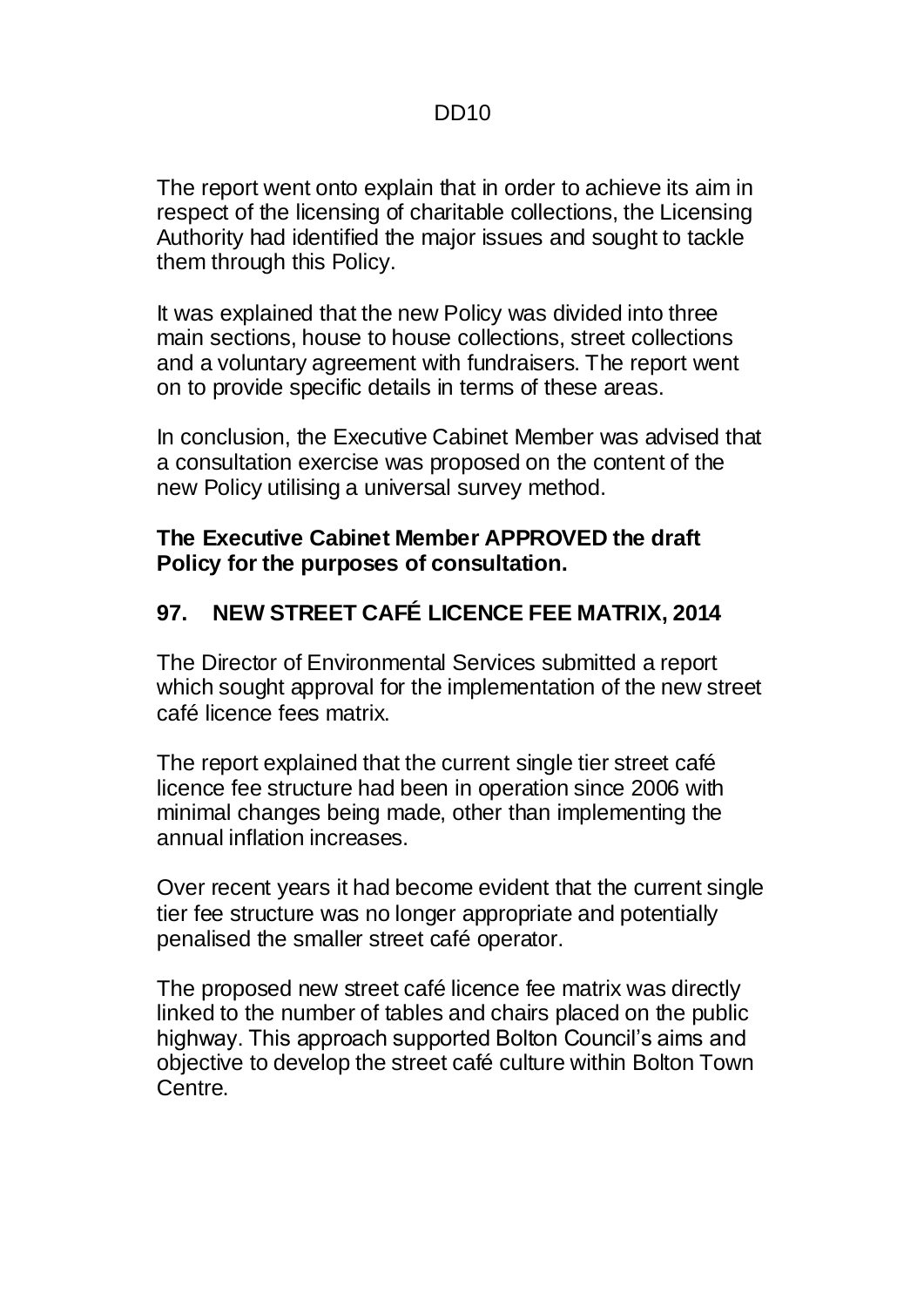Whilst the proposed street café licence fee matrix provided a more affordable licence fee structure for the street café operators, the Council was still recovering all reasonable processing and management costs.

### **The Executive Cabinet Member APPROVED the new street café licence fee matrix.**

### **98. ENVIRONMENTAL SERVICES – FEES AND CHARGES REPORT, 2014/15**

The Director of Environmental Services and the Borough Treasurer submitted a joint report which sought approval to increase fees and charges by greater than the budgeted inflation rate in respect of some of the services provided by Environmental Services.

The report explained that as part of the corporate financial guidance, there was an assumption that all external fees and charges were increased by 2%. Due to cash handling purposes, the exact inflationary increase might be up slightly more. However, there were a number of charges where no increase or a percentage increase above the guidance figure of 2% was proposed.

The report went on to set out the specific details relating to the various services.

In conclusion, it was proposed that increases in fees and charges relating to the services highlighted within this report should differ from 2% guidance included within the budget.

### **The Executive Cabinet Member APPROVED –**

- **(i) proposals for increases to fees and charges ; and**
- **(ii) proposals to report separately on other specific changes are noted.**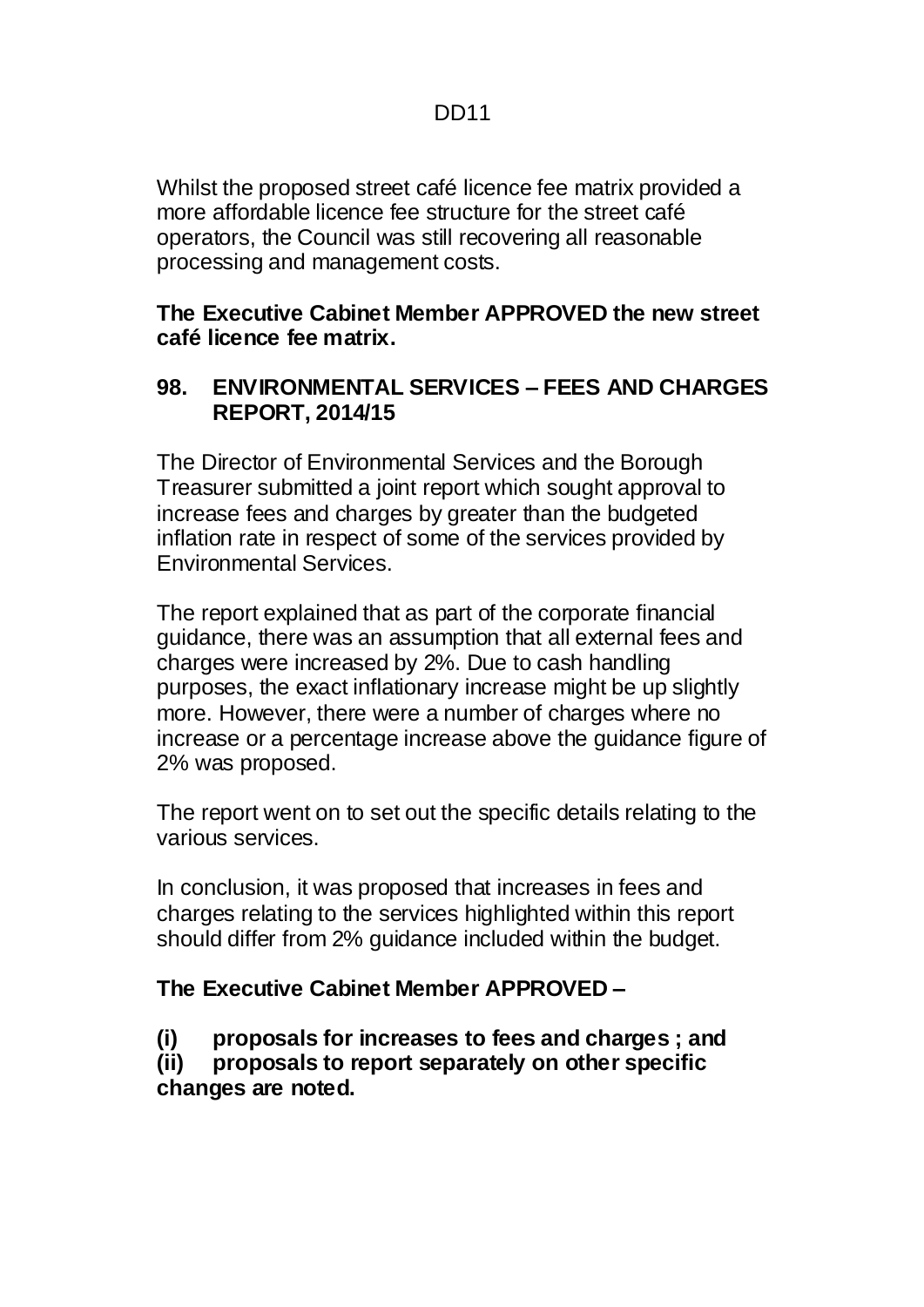### **99. ENVIRONMENTAL SERVICES PERFORMANCE REPORT, QUARTER TWO AND THREE, 2013/14**

The Director of Environmental Services submitted a report which gave an overview of performance from the Department and also provided Departmental internal performance statistics.

The report summarised the performance information for quarters two and three of 2013/14 against the Strategic Priorities, Key Operational Issues, Service Investments and Departmental Operational Measures.

## **The Executive Cabinet Member NOTED the performance report.**

## **100. HOUSING PERFORMANCE REPORT, QUARTER TWO AND THREE, 2013/14**

The Director of Development and Regeneration submitted a report which provided an update on the quarter two and quarter three performance for the Housing Division against the strategic priorities.

## **The Executive Cabinet Member NOTED the performance report.**